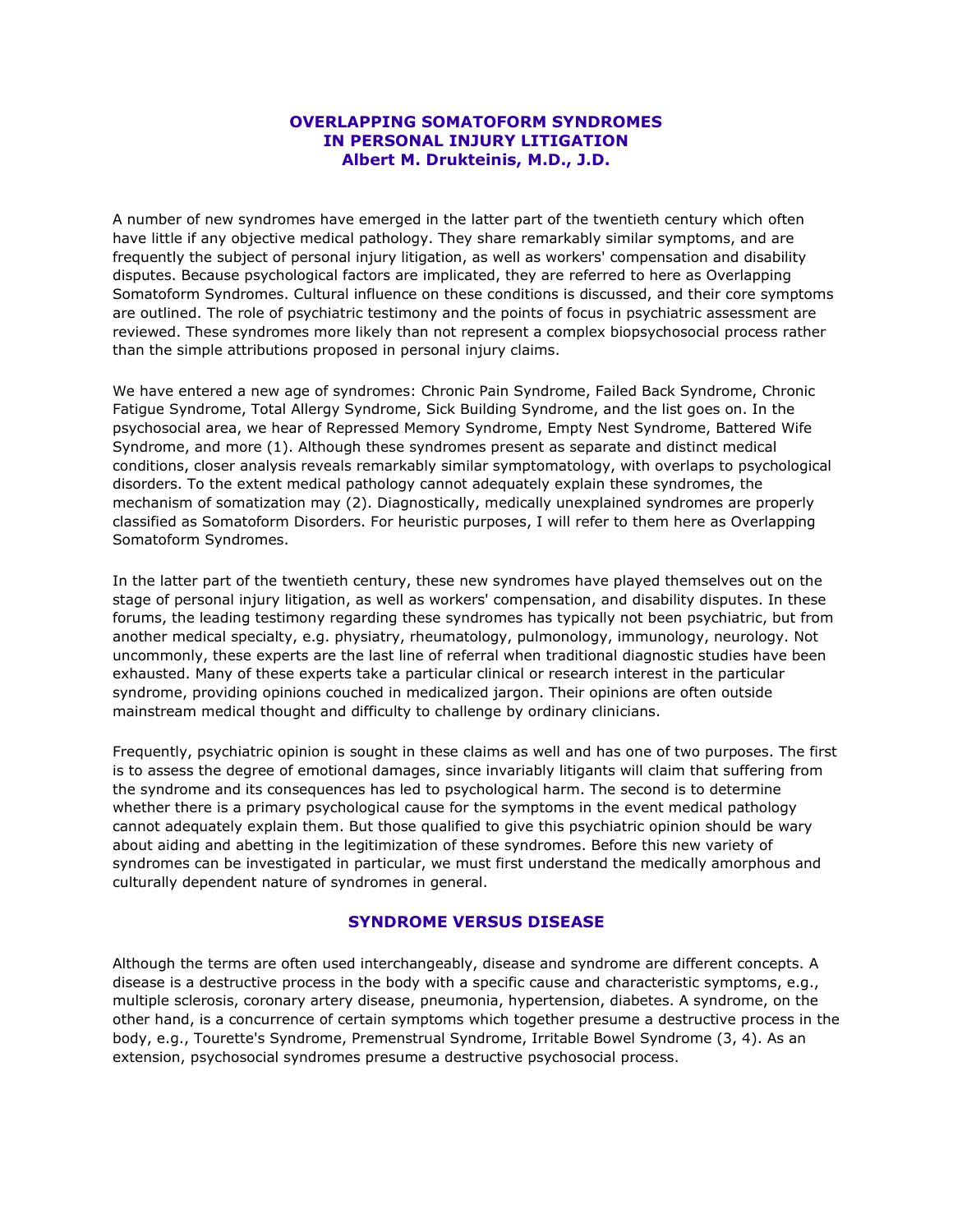It is true that medical conditions can generally be defined on different levels. Their definition may depend on structural pathology, etiology, deviation from some physiological norm, observable signs, or symptoms (5). Obviously, medical conditions can incorporate more than one level of definition. In general, however, when medical conditions are defined by structural pathology or known etiology, they gain certainty as a disease process. When they are defined instead by observable signs or symptom presentation, they lose certainty and only presume the presence of disease, i.e., syndrome. A condition's classification as disease or syndrome can change over time. Historically, some conditions known as syndromes have eventually become known as diseases once their specific causes were understood, e.g., Parkinson's Syndrome, now called Parkinson's Disease.

The emerging and overlapping syndromes of today properly fall outside the category of disease because they rely less on objective evidence and more on subjective observations and subjective symptoms. Their definition is uncertain. Yet, by attaching the label syndrome—a word with its roots in medicine—the condition seems to gain medical legitimacy.

Admittedly, grouping problems in terms of a syndrome has a practical value in establishing that something is amiss and needs correction, rather than waiting until medical science can trace the symptoms' origin or objectify them. In the psychosocial area, labeling behaviors as syndromes helps externalize them for easier modification. Behavioral techniques can then be used to address maladaptive psychosocial processes and extinguish them. Countless patients have regained control over their lives in this way, even when understanding the root cause of a syndrome has been elusive and the label itself artificial.

But, when syndromes are defined primarily by subjective characteristics, they are prone to vagueness, arbitrariness, overinclusiveness or underinclusiveness, and a variety of cultural influences. No doubt, this subjectivity has enabled the increased incidence of syndromes in personal injury litigation, workers' compensation, and disability disputes today.

# **CULTURAL ISSUES**

The history of medicine is replete with diseases and syndromes that have passed away with time. Many have passed because of an expanding body of medical knowledge, but some because of the powerful influence of culture. In psychiatry, there are examples of syndromes found only in certain societies. For example, Koro, a syndrome occurring primarily among Malaysians, involves a man's belief that his penis is shrinking and may gradually disappear into his abdomen, after which he will die (6). Piblokto occurs among Eskimos and is characterized by spells in which women scream and tear off their clothes while crying out like wild animals (7). Couvade is seen in some ancient and more primitive modern cultures when the husband of a woman who is giving birth experiences the pain of labor and delivery in excruciating intensity. These men have pain that is very real to them; culturally, the pain is a sign that they are the biological father (8).

#### **Changing Syndromes in Western Society**

Although these culturally influenced somatoform syndromes have occurred in more primitive societies, modern Western society is not without its own examples. Edward Shorter, in his book *From Paralysis to Fatigue*, traces psychosomatic illness in the modern era (eighteenth century and later). He concludes that the presentation of illness has varied in part according to what the culture deems legitimate (9). Over the past 200 years, he argues, the prevailing types of somatoform syndromes have changed in response to the prevailing medical paradigms of the time (see Figure 1).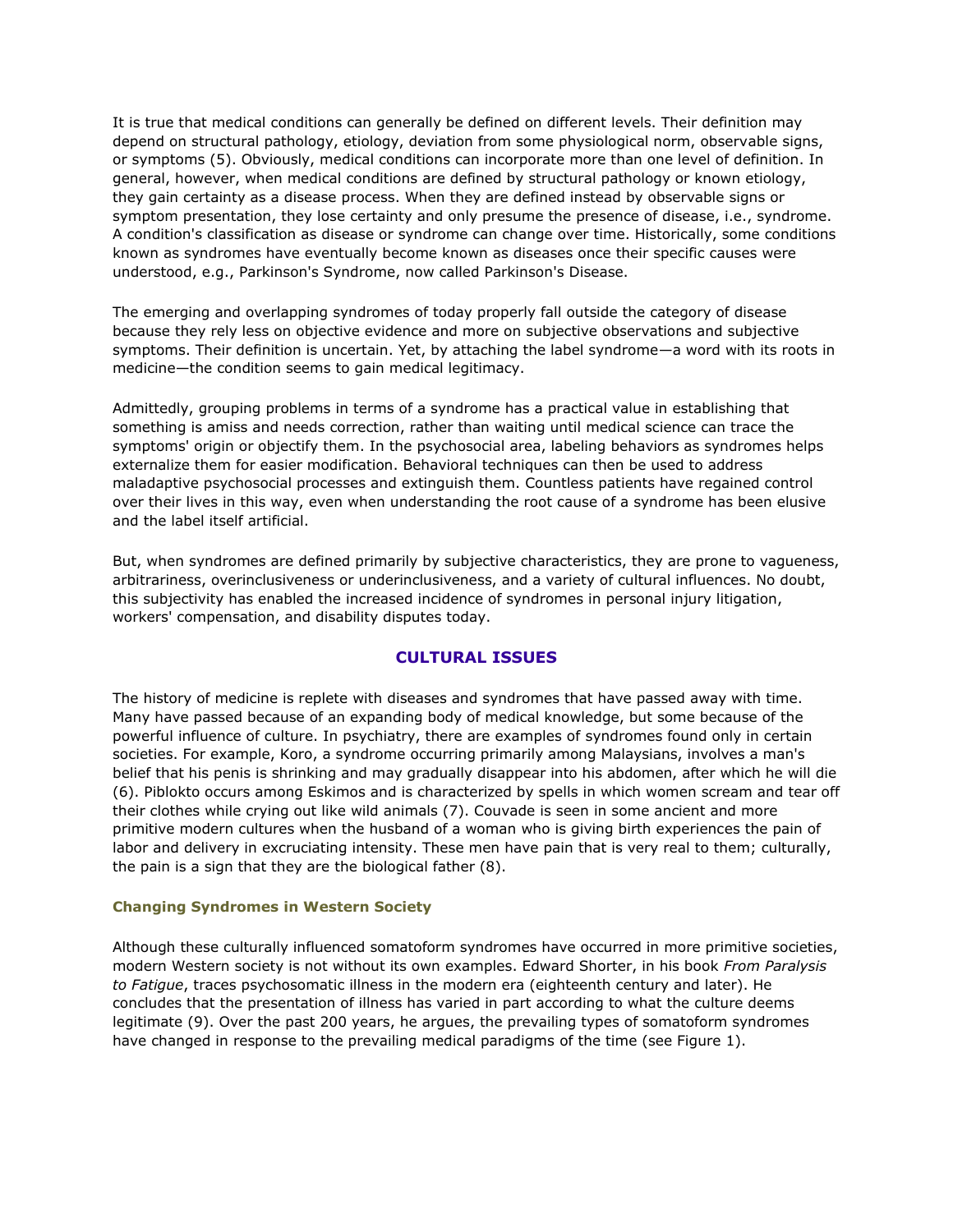

#### Figure 1: Changing Somatoform Symptoms and Paradigms

The most common somatoform syndromes in the eighteenth and nineteenth centuries were labeled under the rubric of *motor hysteria*. They mostly consisted of hysterical fits characterized by uncontrollable shaking and/or different forms of paralysis. Paralysis could either be in the form of cataleptic fainting or regional paralysis of the body. Frequently, there was a mixed picture of both hysterical fit and paralysis. No doubt some of these problems were neurological conditions, i.e., choreiform movements, complex partial seizures, or narcolepsy. But, a substantial number were hysterical/conversion reactions.

Prior to the 1800s, the paradigms to explain such syndromes included vapours, humoral imbalance, or demonic influence. By the early 1800s, however, neuromuscular research identified the irritability of muscle fibers, leading to the theory of spinal irritation (9). Diagnosing spinal irritation involved finding a tender spot along the spinal column believed to be responsible for various peripheral symptoms, including distant pains, hysterical fits, blindness, dysphagia, menstrual difficulties, and many types of paralysis. Extensive treatment of the spinal irritation at the tender spot was universally followed, including cupping, blistering, and scalding the area.

As the 1800s progressed, further neurophysiological research identified the reflex arc in the spinal nervous system; this led to rampant attributions of medical maladies to *reflex theory* (9). Sensory irritation of nerves, most prominently in the pelvic area, was believed to result in motor abnormalities, such as the different forms of paralysis, rigidity, spasms, and convulsive movements. These reflexes were even believed to extend to the brain and cranial nerves, e.g., copiopia hysterica (meaning eye strain of uterine origin). Through reflex theory, every organ of the body was thought to be potentially influenced by every other organ.

With reflex theory, the incidents of paralysis grew to pandemic proportions through the late 1800s and into the early 1900s. Then, Charcot and others of his following changed the prevailing paradigm from reflex theory to nonspecific *central nervous system disease* (9). This new theory essentially held that exhausted cerebral centers were responsible for paralysis and other forms of motor hysteria. Only later, with the observations of Janet, Babinski, Freud, and others—as well as the recognition that suggestibility and hypnotic techniques could bring on or take away motor hysteria symptoms *psychogenic theory* was introduced (9). With this theory's advent, the visible motor paralysis gained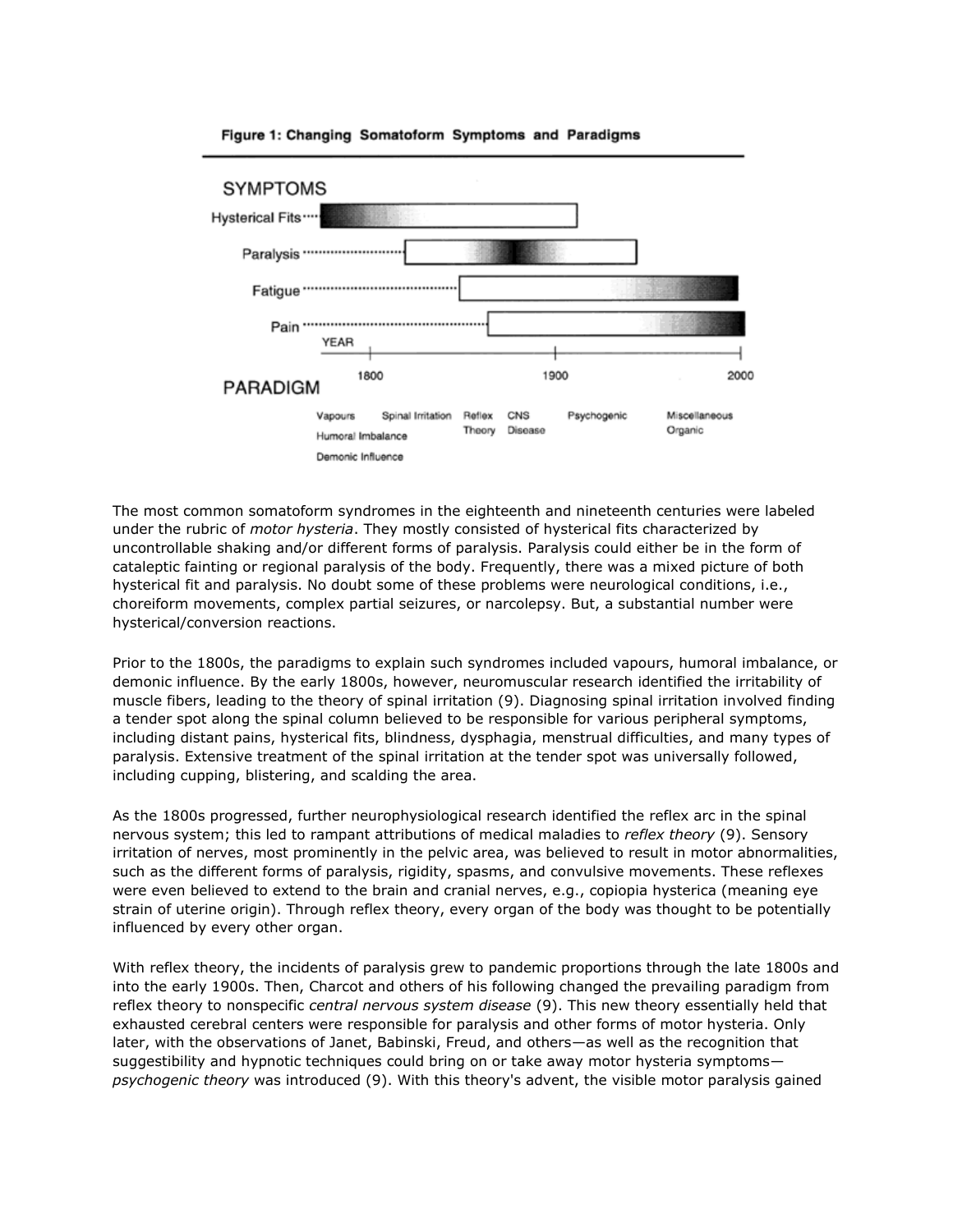an embarrassing psychological explanation. Consequently, symptoms that had once grown so dramatically began to decline.

Coincidentally, in the mid-1800s, George Beard adopted the concept of *exhausted cerebral centers* from central nervous system disease to explain sensory symptoms of fatigue, diffuse and persistent pain, neuralgia, insomnia, various sensory losses, and dyspepsia. He labeled the collection of these symptoms *neurasthenia* (9, 10). By 1900, the concept of neurasthenia was exported to Europe and described as an epidemic. Neurasthenia was the fashionable new disease.

Even after psychogenic theory became the paradigm to explain neurasthenia, the syndrome did not fall into disuse right away, but continued to be recognized in the psychiatric nomenclature into the 1960s (11). This was in part because sensory symptoms, unlike motor hysteria, were not as patently bizarre even when a psychological explanation for them was given. Furthermore, sensory symptoms of fatigue and pain were found in many other defined medical conditions so there was no automatic stigma to having them. By the end of the twentieth century, however, neurasthenia was dropped from psychiatric nomenclature (12) and miscellaneous organic syndromes were replaced as the modern paradigm for these same sensory complaints.

The shift from motor to sensory somatoform symptoms can be seen in the admission statistics for the past 100 years for psychiatric centers in Italy and Switzerland (see Table 1) (9, 13, 14). In the United States, the disappearance of motor hysteria was noted by Israel Wexler at Columbia University when he expressed that "hysterical paralysis has become a comparatively infrequent phenomenon...and astasia-abasia (hysterical inability to stand or walk) very rare." (9, 15). Meanwhile, by the end of the 1900s, fatigue and pain symptoms increased dramatically. It is estimated that there are presently 5 million Americans with undiagnosed Chronic Fatigue Syndrome, 400 local support groups for it, and 1,000 to 2,000 calls per month to The Center for Disease Control in Atlanta, Georgia, inquiring about the condition (9, 16).

| <b>YEAR</b>                      | 1900                       |             | 1950                                |             | 2000 |
|----------------------------------|----------------------------|-------------|-------------------------------------|-------------|------|
|                                  | 1898 - 1908                | 1910 - 1929 | 1938 - 1948                         | 1970 - 1980 |      |
| Psychiatric Hospital of Florence |                            |             |                                     |             |      |
| Hysteria                         | 4 %<br>(of all admissions) |             | 0.1%                                |             |      |
| Psychiatric Clinic of Lausanne   |                            |             |                                     |             |      |
| Motor Hysteria                   |                            |             | 81 % (of all "hysterical" patients) | 27 %        |      |
| Fainting                         |                            | 47 %        |                                     | 31%         |      |
| Globus Hystericus                |                            | 13 %        |                                     | 5 %         |      |
| <b>Trance-Like State</b>         |                            | 57 %        |                                     | 24 %        |      |
| Amnesia                          |                            | 32 %        |                                     | 18%         |      |
| Fatigue                          |                            | 4 %         |                                     | 13%         |      |
| Psychogenic Visceral Symptoms    |                            | 8 %         |                                     | 22 %        |      |

#### Table 1: Psychiatric Admission Statistics in Europe for Hysterical Symptoms

Similarly, the prevalence of pain—specifically, chronic pain—has increased dramatically. From 1971 to 1981, disability from back pain increased 168 percent (10). In headache complains alone, neurologists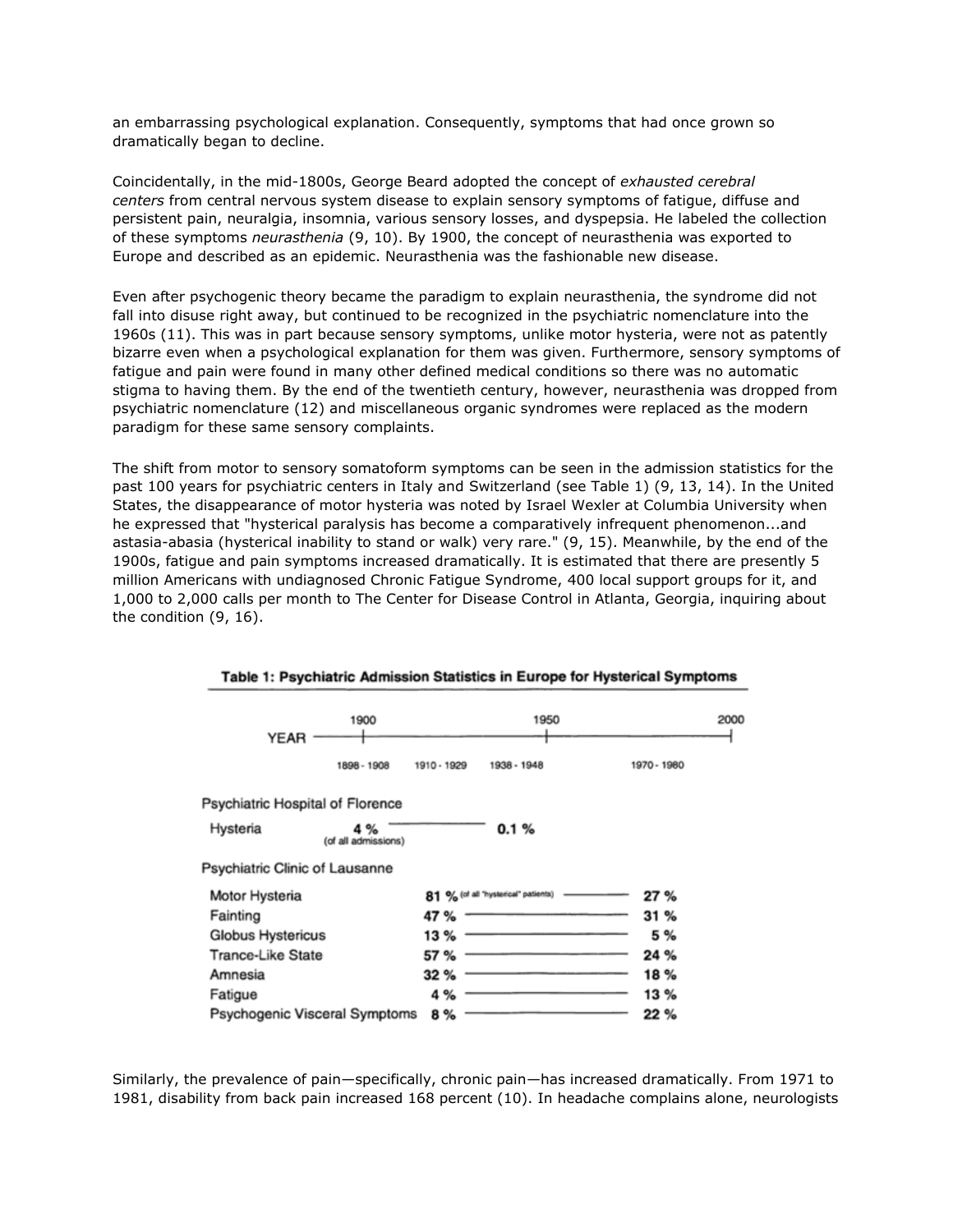have seen an eight-fold increase (17). Upper extremity pain is now the most prevalent disability in the industrial world (17). Chronic pain generally is thought to affect approximately 65 million Americans on an annual basis (19).

# **A Cultural Acceptance of Pain-Related Syndromes**

In his recent work, *The Culture of Pain*, David Morris argues that the crisis of chronic pain in contemporary life is due in part to the failure of Western medicine to see pain as more than a sensation and recognize that bodily mechanisms are inextricably bound to the meaning that individuals and their culture give to pain (20). Pain is a mystery that is linked to more profound problems of life, suffering, and death. Modern science cannot answer the problem of pain without knowing the philosophical framework of the patient and the culture that influences that patient.

The culture's influence on disability claims for pain syndromes and other poorly defined complaints is dramatic. For example, repetitive motion injuries of the upper extremities once affected large numbers of Australian workers (up to 30 percent in some settings) until the diagnosis was no longer deemed legitimate and disability payments were curtailed (21). In Lithuania, it is theorized that the low incidence of persistent whiplash syndrome occurring after motor vehicle accidents is due in part to the fact that most drivers do not have personal injury insurance and, thus, the likelihood of disability compensation is remote (22). In Saskatchewan, Canada, a striking decline in whiplash injury and improved prognosis for the condition coincides with a change to the tort compensation system for traffic injuries in 1995, namely, no more payments for pain and suffering (23).

It is in the context of the United States' acceptance of pain-related syndromes through large jury awards in personal injury litigation, workers' compensation benefits, and disability time that the new variety of syndromes has developed in type and prevalence, creating the phenomena of Overlapping Somatoform Syndromes (OSS).

# **THE CORE SYMPTOMS OF OVERLAPPING SOMATOFORM SYNDROMES**

# **Case Example**

A 38-year-old man claims that as the result of accidental injury, he has been disabled for three-and-ahalf years. He has been evaluated by numerous medical and surgical specialists who have not been able to find any objective medical pathology and have been unsuccessful in treating him. The man says that, if anything, he has been getting worse since the injury. His current treating physician reports that the patient is totally and permanently disabled, in part due to emotional distress because he is not getting better.

Among the man's most prominent symptoms are fatigue, chronic pain, headache, depression, anxiety, irritability, changeable mood, memory difficulties, poor concentration, confusion, feeling disorganized, word-finding problems, loss of task efficiency, dizziness, sleep disturbance, and nonspecific gastrointestinal distress.

From this hypothetical patient's symptoms, which is the most likely syndrome and its cause? Fibromyalgia or Myofascial Pain Syndrome from a motor vehicle accident involving whiplash? Complex Regional Pain Syndrome or Reflex Sympathetic Dystrophy (RSD) from a fall off of scaffolding, causing shoulder and arm injury? Mild Traumatic Brain Injury from a slip on the ice involving head trauma? Multiple Chemical Sensitivity Syndrome from exposure to carbon monoxide from a defective furnace? Gulf War Syndrome from military service in Operation Desert Storm? Chronic Fatigue Syndrome from overwork as an accountant?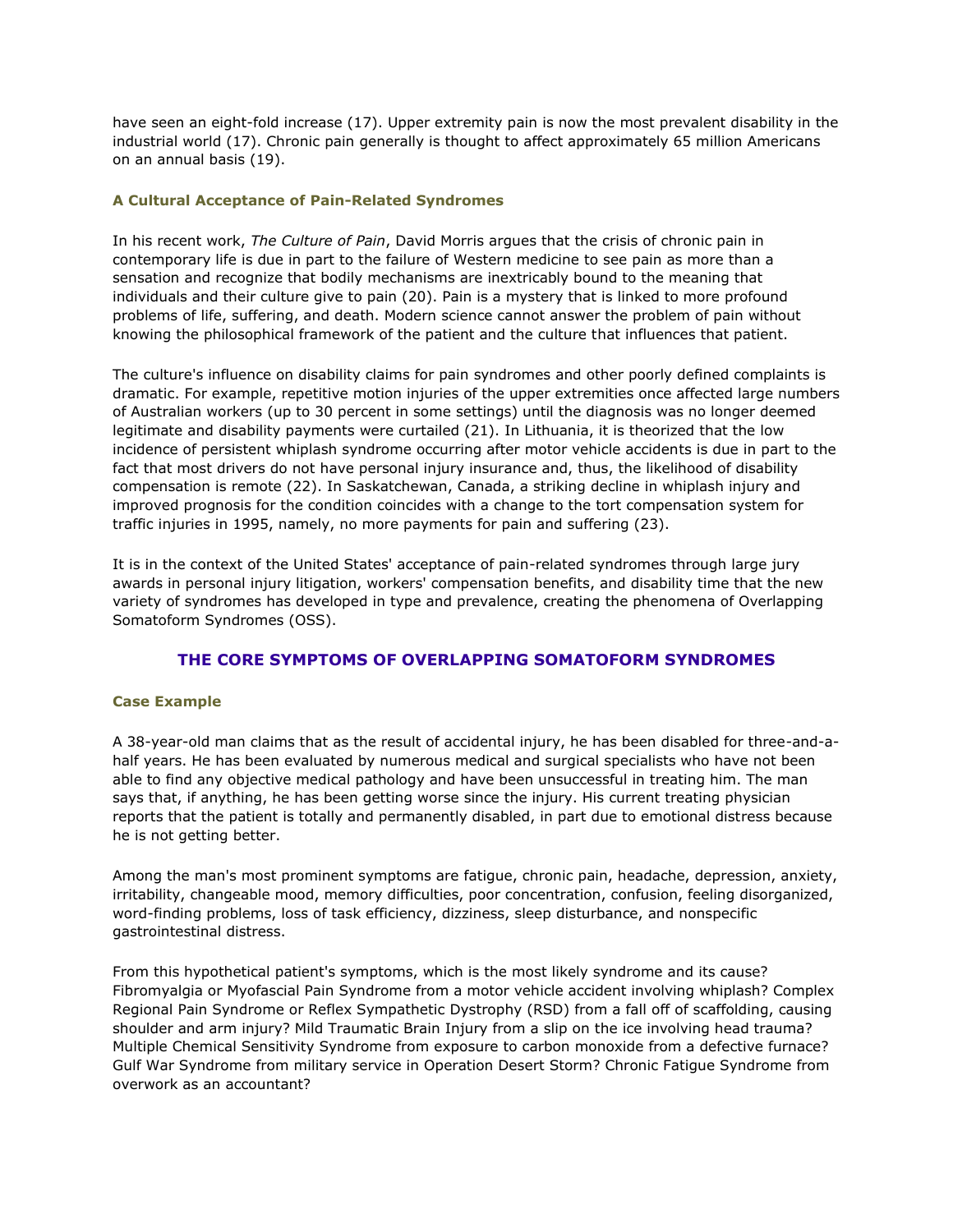In fact, the case example could fit all of these syndromes and more, including a number which have a notable minority following, e.g., Lyme Disease, Systemic Yeast Infection, Reactive Hypoglycemia. In the various syndromes that are claimed to be the result of personal injury, the symptoms presented in this case example are often the main complaints.

When medical pathology cannot adequately explain them, these syndromes may fall under the grouping of OSS. The core symptoms of OSS can be categorized as follows (see Table 2): fatigue, pain, emotional symptoms, cognitive impairment, variable sensory complaints, and other nonspecific symptoms. Of course, any one of these symptoms could represent a serious neuromuscular disorder, metabolic problem, or other medical condition that should be investigated. Together, they certainly seem alarming. But, by themselves, they do not *indicate* any particular illness. Whatever they could represent, they are too nonspecific to be of much diagnostic value. Once physical examination, laboratory testing, and other diagnostic studies fail to reveal objective medical pathology, few sound conclusions can be drawn from the symptoms alone.

Table 2. Core Symptoms in OSS

| 1. FATIGUE                          | 5. VARIABLE SENSORY COMPLAINTS |  |  |
|-------------------------------------|--------------------------------|--|--|
| Weakness                            | Visual Disturbance             |  |  |
| Tiredness                           | Ringing in the Ears            |  |  |
| Lack of Energy                      | Dizziness/Balance Problems     |  |  |
|                                     | Paresthesias                   |  |  |
| 2. PAIN                             |                                |  |  |
| Muscular Aches                      | 6. OTHER                       |  |  |
| or Pains                            | Sleep Disturbance              |  |  |
|                                     | Nonspecific GI/GU Distress     |  |  |
| 3. EMOTIONAL                        | Temperature Changes            |  |  |
| Depression                          | Temperature Intolerance        |  |  |
| Anxiety                             | Palpitations                   |  |  |
| Irritability / Anger                |                                |  |  |
| Labile Mood                         |                                |  |  |
|                                     |                                |  |  |
| 4. COGNITIVE IMPAIRMENT             |                                |  |  |
| <b>Memory Difficulty</b>            |                                |  |  |
| Poor Attention and/or Concentration |                                |  |  |
| Confusion                           |                                |  |  |
| Feeling Disorganized                |                                |  |  |
| Word Finding Problems               |                                |  |  |
| Loss of Task Efficiency             |                                |  |  |
|                                     |                                |  |  |

Because many of the core symptoms of OSS are claimed as evidence of traumatic brain injury, Lees-Haley and Brown studied their prevalence generally (24). They found a remarkably high percentage of the same symptoms in over 100 personal injury litigants who had not sustained a head injury, much less a traumatic brain injury (see Table 3). The Department of Defense found a similar symptom prevalence in Gulf War veterans (see Table 4) (25). A recent study from a large rheumatological center in Brazil found the same symptom prevalence in workers' seeking compensation for disabling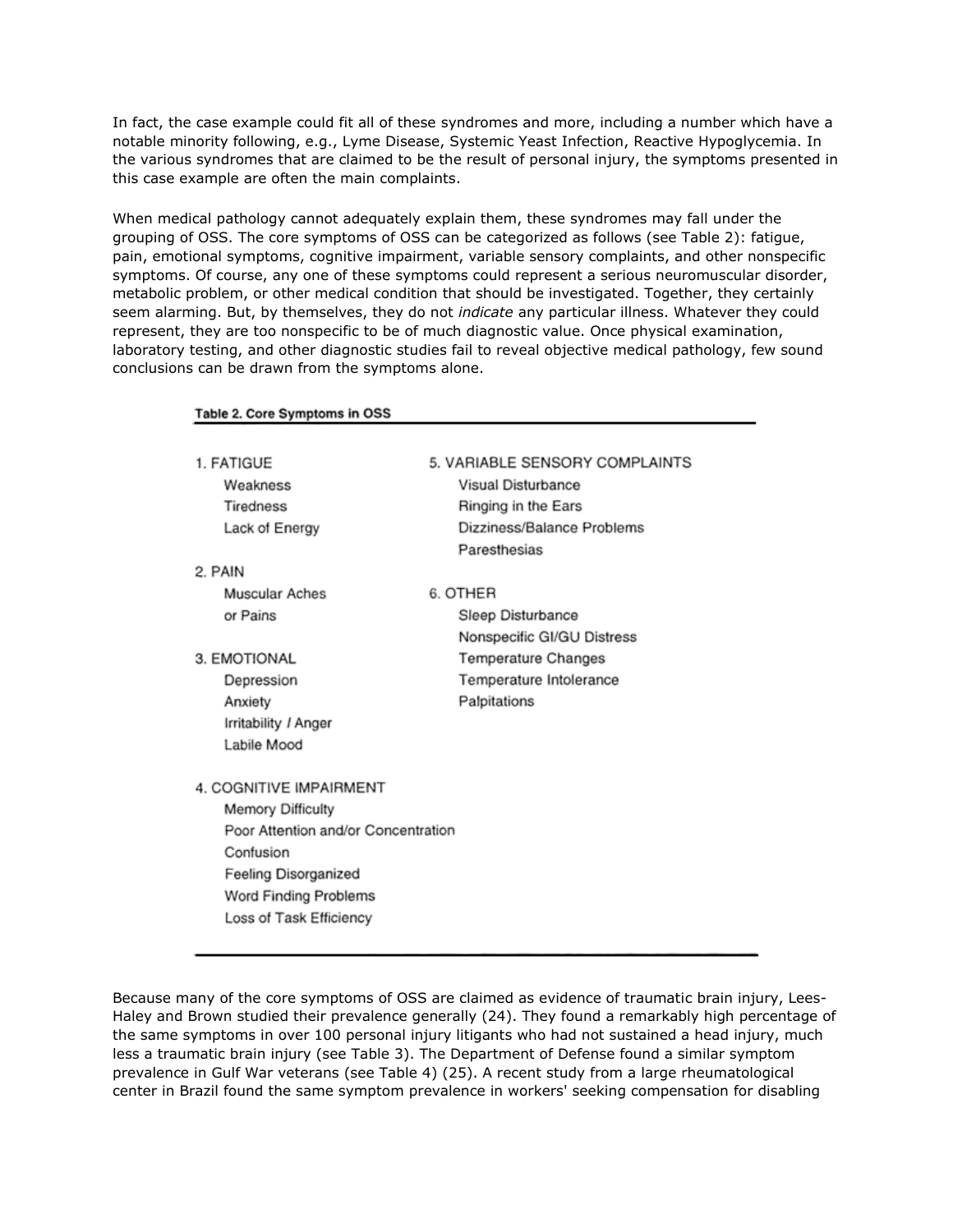bilateral arm pain (see Table 5) (26). In these studies, subjective complaints of fatigue and pain were the most prevalent.

| Anxiety                   | 93 % |
|---------------------------|------|
| Sleep Disturbance         | 89%  |
| Depression                | 88%  |
| Headache                  | 79 % |
| Fatigue                   | 78%  |
| Decreased Concentration   | 77 % |
| Irritability              | 65 % |
| Disorganization           | 61 % |
| Confusion                 | 59 % |
| Decreased Task Efficiency | 56 % |
| Memory Problems           | 53 % |
| Dizziness                 | 44 % |
| Word Finding Problems     | 34%  |
|                           |      |

# Table 3. Base Rate of Neuropsychological Symptoms In Personal Injury Litigants<br>Without Head Injury

# Table 4. Complaint Prevalence In Gulf War Veterans

| Joint Pain                      | 49 % |
|---------------------------------|------|
| Fatigue                         | 47%  |
| Headache                        | 39%  |
| Memory Loss                     | 34 % |
| Sleep Disturbance               | 32%  |
| Rash                            | 31%  |
| <b>Difficulty Concentrating</b> | 27%  |
| Depression                      | 23%  |
| Muscle Pain                     | 21%  |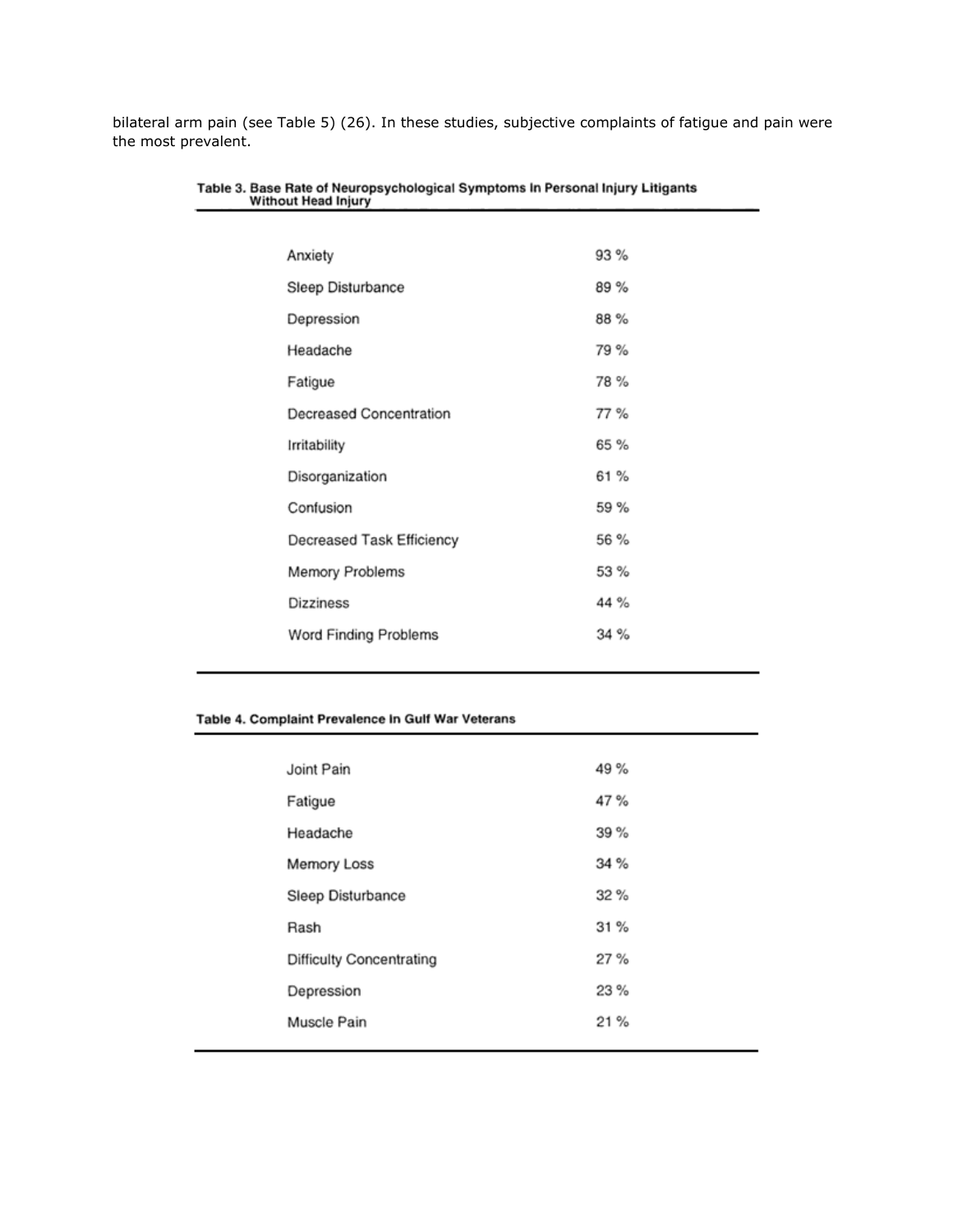| Fatigue                   | 60%  |
|---------------------------|------|
| Sleep Disturbance         | 50 % |
| Dizziness                 | 50 % |
| Nausea and GI Disturbance | 40 % |
| Difficult Concentration   | 30%  |
| Memory Impairment         | 30%  |
| Anxiety                   | 90 % |
| Depression                | 50%  |
| Headache                  | 20%  |
|                           |      |

#### Table 5. Pervasiveness of Symptoms Suffered By Workers Seeking Workers' **Compensation For Disabling Bilateral Arm Pain**

It can be argued that the core symptoms of OSS are merely a secondary psychological reaction to injury and, therefore, not surprisingly similar. But, in practice, the core symptoms are the primary signs of injury to the patient, who typically resists the implication that they are anything but. There is also usually little else but the core symptoms. Consequently, a circular logic sustains these syndromes: the symptoms indicate a reaction to an injury that consists only of the symptoms.

It can be argued that attributing psychogenic theory to these syndromes does not adequately take into account complex psychoneuroimmunological mechanisms or newly discovered physiological markers of stress and mental disorders. However, somatoform disorders do not need to be seen without physiological basis, only that the possible physiological substrates are subject to the vicissitudes of perception, motivation, secondary gain, reinforcement, and cultural influence. Moreover, the central modification and amplification of symptoms in these syndromes are more substantial reasons for their existence than the trauma on which the syndromes are allegedly based.

# **RECOGNIZING (AND EXCLUDING) OSS**

Somatoform disorders in the psychiatric nomenclature are defined by the presence of physical symptoms that suggest a general medical condition, but are not fully explained by it (5). they include Somatization Disorder, Conversion Disorder, Pain Disorder, Hypochondriasis, Undifferentiated Somatoform Disorder, Body Dysmorphic Disorder, and Somatoform Disorder, NOS. OSS often consist of features of several of the subtypes, with Undifferentiated Somatoform Disorder being the most common classification. Because the hallmark of these disorders is the absence of a general medical condition to explain the symptoms, the clinician must exclude definable medical pathology. This needs to be accomplished by careful physical examination and diagnostic testing. Since the core symptoms for OSS are so ubiquitous, there are a significant number of patients who may seem to have OSS, but who actually have undiagnosed medical conditions. On the other hand, may of the modern emerging syndromes are actually OSS in disguise.

# **Fibromyalgia or Myofascial Pain Syndrome**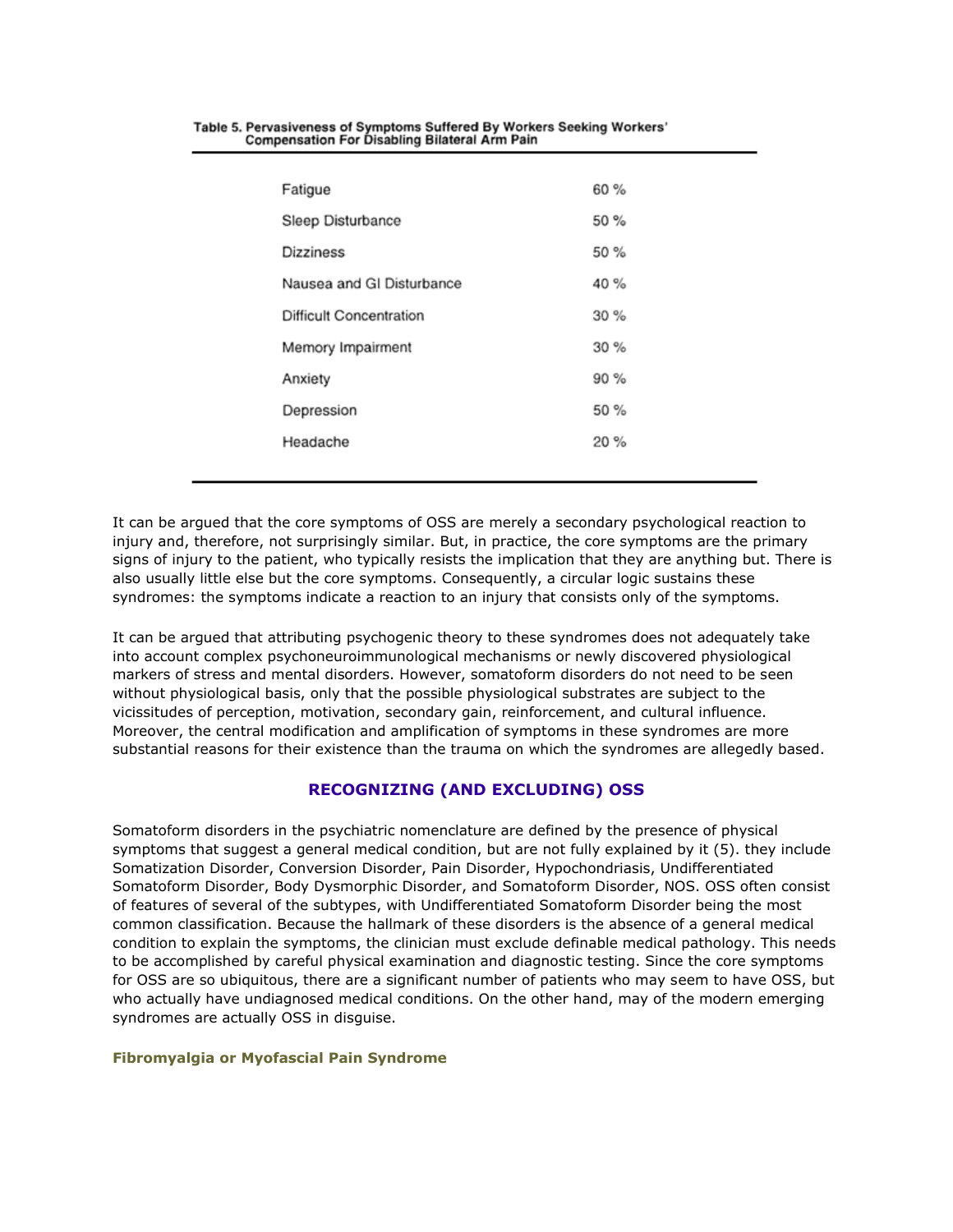Fibromyalgia, also known as fibrositis or fibromyositis, is a syndrome of generalized pain that is widespread throughout the body. If the pain is not widespread, then similar symptoms are often called Myofascial Pain Syndrome. The condition is chronic and typically has a poor prognosis in spite of aggressive treatment (27). Although recognized by the American Medical Association and the American College of Rheumatology, there is still considerable controversy about this condition and whether it actually exists as a distinct entity (28-31). Although the greater attention in Fibromyalgia and Myofascial Pain Syndrome is on muscular aches and pains, most of the core symptoms of OSS are also found, particularly fatigue.

Fibromyalgia has no known structural pathology, no known etiology, and no measurable deviation from a physiological norm. Observable signs on physical examination are said to include 11 of 18 tender (or trigger) points in specific body locations. At these points, evidence of a characteristic twitch or flinch and taut muscular bands may be found. If less than 11 tender points are located, the condition may fall under Myofascial Pain Syndrome. Unfortunately, the location of these tender points is not definitive and proponents say that the pain can be attributed to a location some distance away. Double-blind studies of experts looking for tender points have shown a large number of false positives, so there is low specificity for the diagnosis (29).

Fibromyalgia is more prevalent in countries where there are greater disability and insurance benefits or where there is higher cultural acceptance. For example, 11 percent of women in Norway, where Fibromyalgia is a readily accepted condition, meet the criteria (29). On the other hand, it is rarely seen in athletes, self-employed professionals, children, or the advanced elderly. Fibromyalgia is associated with higher rates of both mood and anxiety disorders, greater than that seen, for example, in rheumatoid arthritis patients (32, 33). Also, there is no consensus that Fibromyalgia originates from trauma (28). This should create some doubt whether Myofascial Pain Syndrome does either.

#### **Chronic Regional Pain Syndrome or Reflex Sympathetic Dystrophy**

Pain that spreads beyond the site of an original injury, usually to the extremities, and persists without evidence of structural damage is sometimes attributed to an abnormal sympathetic nervous system mediated response (34). Where there is direct damage to a peripheral nerve, this is known as *causalgia*. Where there is no direct nerve damage, it is known as *reflex sympathetic dystrophy* (RSD). Typical symptoms include exquisite pain even to light touch, edema of the skin and subcutaneous tissues, temperature and color changes, mottled or shiny skin, increased hair growth, and disturbed nail growth (34). Bone demineralization can also be seen at times on a bone scan of an affected extremity.

Sympathetic nerve blocks or sympathectomy can at times lead to dramatic relief, thus seeming to confirm the sympathetically mediated process. While there is ample evidence that RSD exists as a physiological phenomenon, many patients who claim to have it are suspected of a psychogenic disorder (35, 36). This suspicion arises particularly when pain spreads to other extremities (at times all four extremities) or when sympathetic nerve blocks have no effect. Many of these patients will also complain of the core symptoms seen in OSS.

Adding to the problem of what causes RSD is the fact that the disuse of an extremity over time can produce the same peripheral symptoms. Therefore, distinguishing which conditions are the result of a purely physiological response and which are the result of a poor motivation to recover can be difficult. In addition, even when sympathetic nerve blocks relieve symptoms, this can often be only temporary and due to a placebo effect, negating the inference that a sympathetically mediated process is occurring.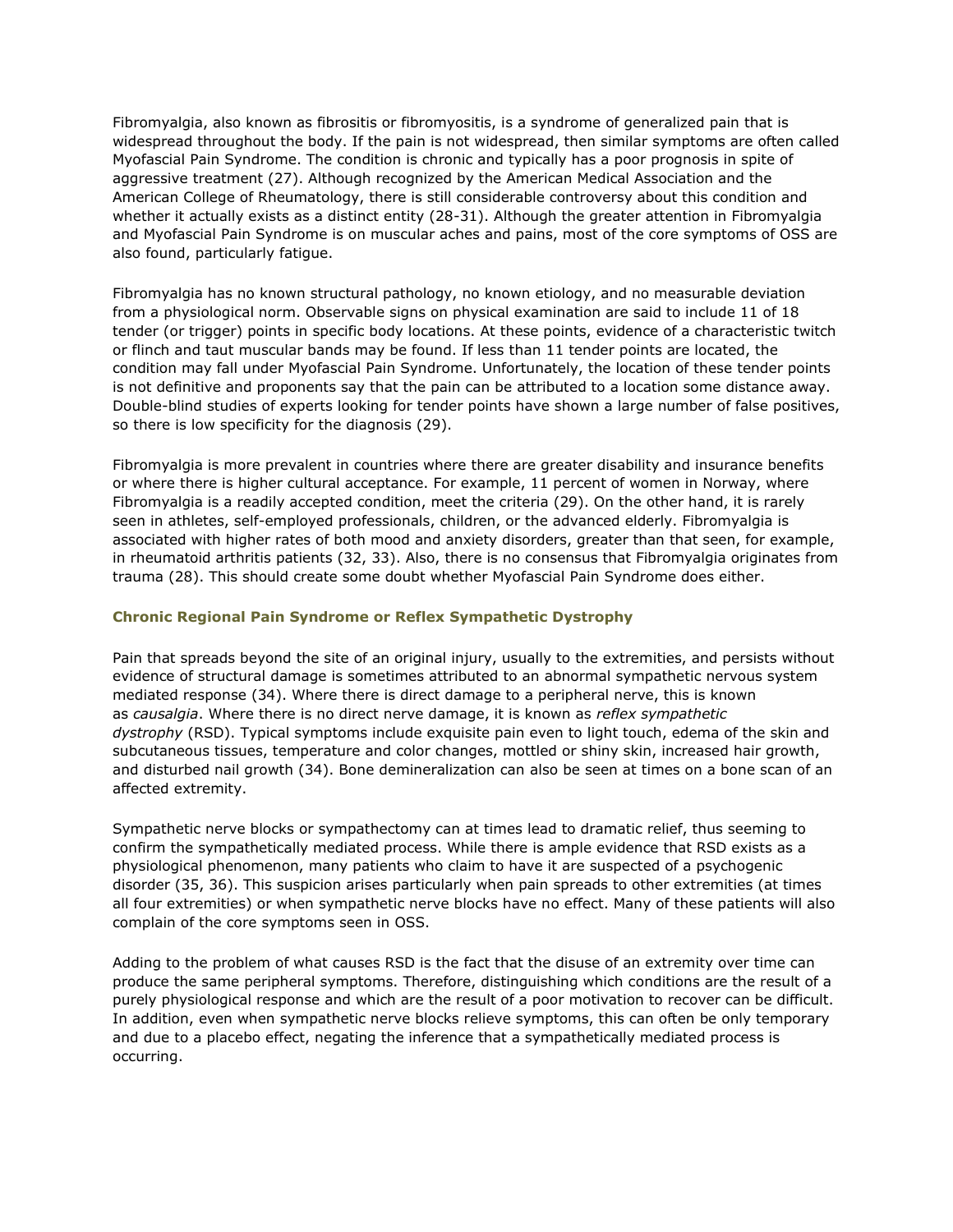Adding to the complexity, there has recently been a reclassification of these disorders (34). The original RSD classification is now subsumed under *Chronic Regional Pain Syndrome I* (CRPS-I) and the original causalgia classification is now *Chronic Regional Pain Syndrome II* (CRPS-II). Of the new classifications, there are two subgroups, i.e., sympathetically *and* nonsympathetically mediated pain. While this reclassification was an attempt to create better definitions of these disorders, it has allowed conditions with no known physiological mechanisms to receive a legitimate medical label. Specifically, if CRPS-I or CRPS-II are nonsympathetically mediated, then there is no basis to link them to RSD or causalgia—or to draw inferences from those labels about the origin of the pain.

RSD and causalgia, as well as Fibromyalgia and Myofascial Pain Syndrome, are frequently referred to as *Chronic Pain Syndrome* (1). However, this is an even more nonspecific term, encompassing any number of other heterogeneous conditions, including Failed Back Syndrome, Repetitive Motion Syndrome, Occipital Neuralgia, Chronic Tendonitis, and others. Regardless of which diagnosis is being considered, Chronic Pain Syndrome frequently consists of the core symptoms seen in OSS.

# **Mild Traumatic Brain Injury**

Claims of Mild Traumatic Brain Injury with persistent physical and mental symptoms are growing dramatically in this country (37). Often, the symptoms begin with a relatively mild direct head injury or an indirect jostling of the head in an accident. Although the effects of even Mild Traumatic Brain Injury can be devastating to an individual, the symptoms should eventually run their course. If the symptoms last longer than expected, however, concern should arise. This is especially the case when there has been no loss of consciousness or posttraumatic amnesia and the head injury itself has been minimal or nonexistent.

In many cases of Mild Traumatic Brain Injury, skull X-rays, EEG, CT and MRI scans are normal. The diagnosis is made on the basis of characteristic symptoms of Postconcussion Syndrome, with the continuation of some of the mental complaints said to be the residual effect of brain injury. But, most of the same symptoms that are attributed to Mild Traumatic Brain Injury are also seen with personal injury litigants who have not had any head injury (24). Therefore, those symptoms may be too nonspecific to be of value in making the diagnosis. Accompanying these symptoms are frequent pain symptoms of headache, neckache, or upper backache. Together, they also resemble the core symptoms of OSS.

In the absence of other diagnostic methods, neuropsychological testing is frequently used to identify cognitive impairment from Mild Traumatic Brain Injury. However, poor performance on these tests also occurs with depression, headache, chronic pain, fatigue, and preexisting attention problems. Severe stress alone has been shown to significantly—although reversibly—impair memory as a result of excess cortisol production (38). Thus, neuropsychological testing cannot make the diagnosis of Mild Traumatic Brain Injury, even though it is a valuable tool in assessing cognitive impairment and tracking the progress of the condition (37). Consistent with the limitations of neuropsychological testing is a statement by the American Academy of Neurology urging caution in attributing an etiology to any observed decrement in neural behavioral test performance, as these tests are extremely sensitive but not specific. No neuropsychological tests have been shown to have consistent diagnostic validity (39).

# **Multiple Chemical Sensitivity Syndrome**

Multiple Chemical Sensitivity Syndrome (MCS) presents as an unusual and unexplained development of heightened sensitivity to environmental stimuli, manufactured products, chemicals, and so on, even when exposure is at a very low level (i.e., well within acceptable limits by most standardized measures) (40). In modern society, exposure to a variety of noxious agents is not unusual and can at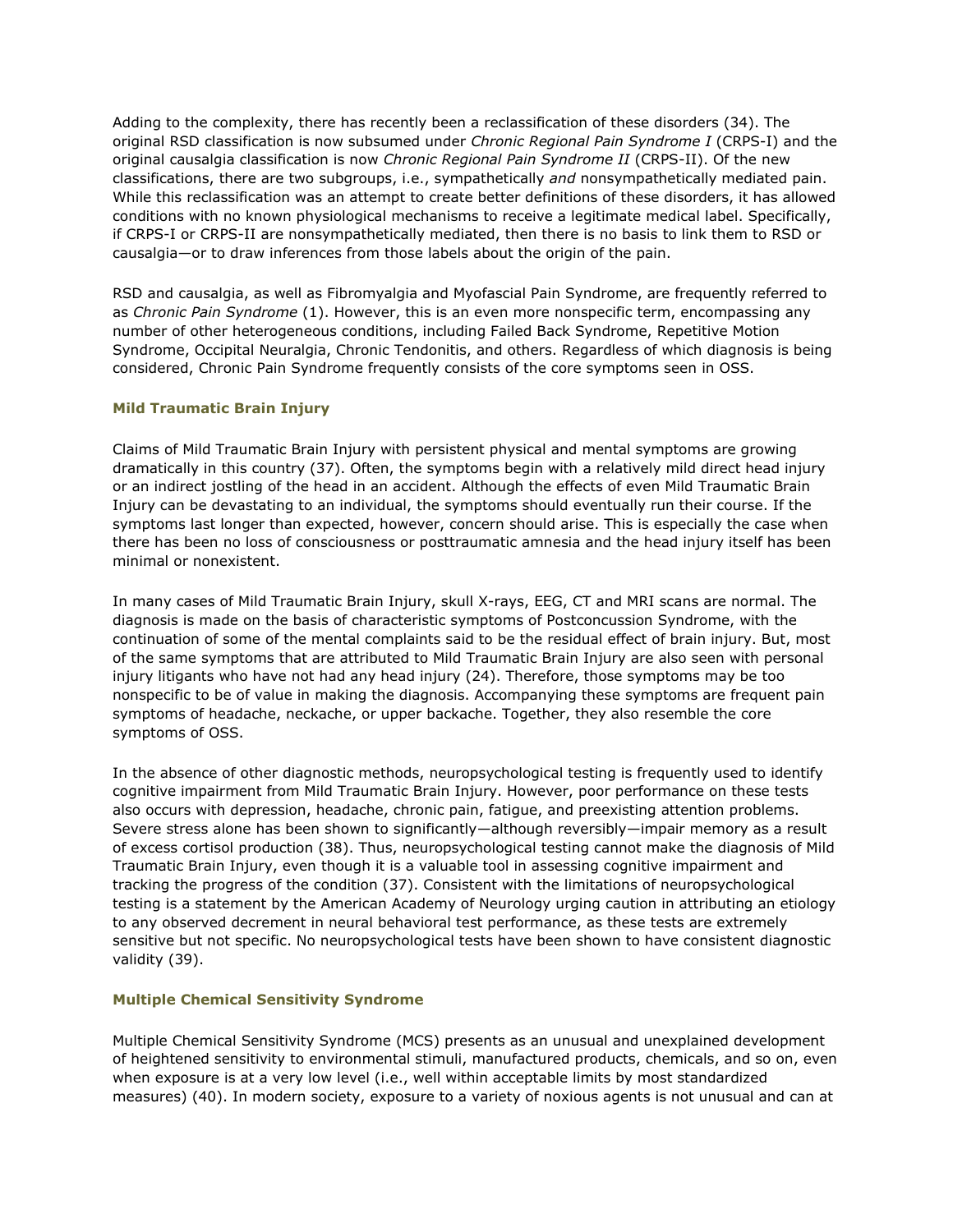times have harmful consequences. With MCS, on the other hand, there has been a flurry of claims that cannot be objectively verified. This condition is also known as Environmental Illness, Environmental Somatization Syndrome, Total Allergy Syndrome, or Sick building Syndrome. Symptomatically, there are frequent claims of burning, watery eyes; irritated throat; itching and burning skin;' wheezing; and abnormal tastes and odors. However, the dominant complaints are in the form of the core symptoms of OSS.

Physical examination is often inconclusive. Challenge tests to the alleged toxic substance are usually not diagnostic, with placebo reactions quite common (41). Mild respiratory wheezing may be the only objective finding, although this has typically been used to support a diagnosis of occupational asthma in conjunction with MCS.

The results of inconclusive physical examination and challenge tests have led to the suspicion that MCS is a psychogenic or somatoform disorder (41-43). Interestingly, the syndrome is often "contagious" and/or culturally influenced. This can be seen when people in the same environmental vicinity or society as a whole suddenly experience the same symptoms to the same alleged toxic exposure (41). In several countries, for example, *electric hypersensitivity* increased dramatically when allegations of the visual toxic effect of video display units became publicized (44). However, there was no objective evidence of such an effect.

# **Gulf War Syndrome**

A variant of MCS is a condition claimed by soldiers returning from the Desert Storm conflict in 1991. The reported symptoms had a strong similarity to Fibromyalgia and Chronic Fatigue Syndrome (45). Various possibilities for the syndrome, such as exposure to burning oil wells or an antidote to nerve gas (pyridostigmine bromide), have been considered, but not conclusively shown (25, 46). In fact, there has been a latency of onset from the time of the alleged exposure and a lack of association with the oil wells or the antidote from self-reported exposures (25).

The symptoms include eye and throat irritation, shortness of breath, wheezing, rashes, and joint pain. The core symptoms of OSS are typically present (47). Management guidelines for this spectrum of nonspecific symptoms resemble that for many "emerging overlap syndromes," i.e., working toward recovery in the absence of clear etiology (45).

# **Chronic Fatigue Syndrome**

This nonspecific disorder, sometimes called Chronic Fatigue Immunodeficiency Syndrome or Myalgic Encephalomyelitis, is the prototype for conditions that define themselves by the core symptoms seen in OSS. It has increased so rampantly that a "hidden epidemic" has been claimed (48). The cause of Chronic Fatigue Syndrome is unknown and even proponents describe it as a heterogenous condition (49, 50). The role of viral infection (Epstein-Barr or Cytomegalovirus) has not been established and neither have the roles of allergy, dietary intolerance, poisoning, or hypoglycemia (51). Most scientific evidence points to a strong association with psychiatric disorders (52), In addition, diffuse pain frequently accompanies Chronic Fatigue Syndrome and many believe it is indistinguishable from Fibromyalgia (48, 49). As with most of the OSS, there is no known structural pathology, no known etiology, no deviation from a physiological norm, and no objective observable signs. The condition is entirely symptom-based.

# **Depression, Anxiety and Neurasthenia**

Even without personal injury, depressive and anxiety disorders alone can include all of the core symptoms seen in OSS (5). Fatigue, muscular aches and pains, changeable mood, poor concentration,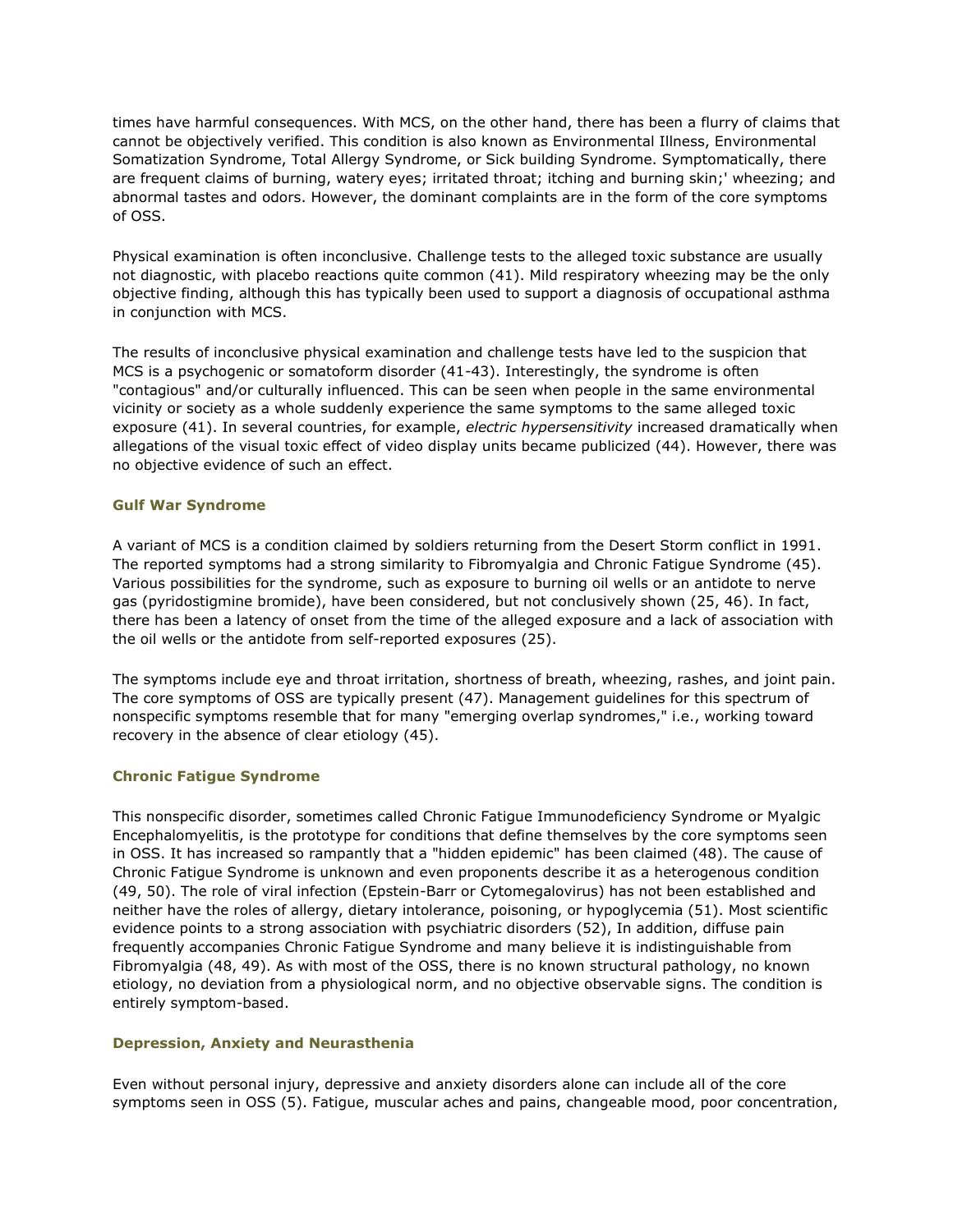difficulty thinking, memory problems, and vague physical disturbance are commonly seen in depressive disorders. Similarly, anxiety disorders can include a wide variety of sensory symptoms as well as the worry and preoccupation with health that is a feature of OSS.

Questioning patients about a psychological basis to their illness, however, frequently meets resistance. It is also not uncommon for patients to portray themselves psychologically in an overly favorable light in order to deflect the possibility of psychological factors (1). This can sometimes confound the diagnosis when nonpsychiatric clinicians are trying to rule out psychiatric disturbance. However, knowing the mechanism of *la belle indifference*, which occurs in Conversion Disorders (5), clinicians should not be surprised by the appearance of emotional well-being for OSS either.

The elimination of neurasthenia from the *Diagnostic and Statistical Manual of Mental Disorders* is unfortunate, since earlier psychological formulations of this condition have much to offer to our understanding of OSS. The symptoms of neurasthenia are almost identical with the core symptoms of OSS and, as discussed above, were once thought to be due to a general depletion of mental energy. Frequently, those with the condition were described as having difficulty expressing emotions or being psychologically unsophisticated. Not uncommonly, their personality style involved intense involvement with work, overexertion, and high degrees of responsibility. Their initial symptoms were often associated with anxiety and psychic depression (53). A review of the psychiatric history of patients with OSS shows similar characteristics in many cases.

# **THE NECESSITY OF A PSYCHIATRIC ASSESSMENT**

Because the symptoms are so nonspecific in OSS, there is a high likelihood of false positives for any of the claimed conditions. The problem typically begins with the patient's need for attribution of his or her distress, especially in personal injury claims where disability is an issue. Once a patient attributes his or her symptoms to a particular traumatic event or injury, the history may be inadvertently shaped to fit that formulation, with other traumatic or troubling events dismissed. This history may then reinforce subsequent histories. Unfortunately, medical evaluations often fail to scrutinize the history beyond a search for superficial inconsistencies; thus, the evaluations can perpetuate the false data. This is not to imply that patients are necessarily fabricating the history or that the evaluators are not good clinicians. A mutually acceptable causation myth can easily be generated despite its inconsistency with the facts and become the sole basis for a diagnosis.

The problem in making the diagnosis correctly continues when a detailed psychiatric history is not taken, as is frequently the case in the absence of overt signs of depression, anxiety, or psychological disturbance. With the core symptoms of OSS, a psychiatric assessment involving the following points of focus needs to be done (see Table 6):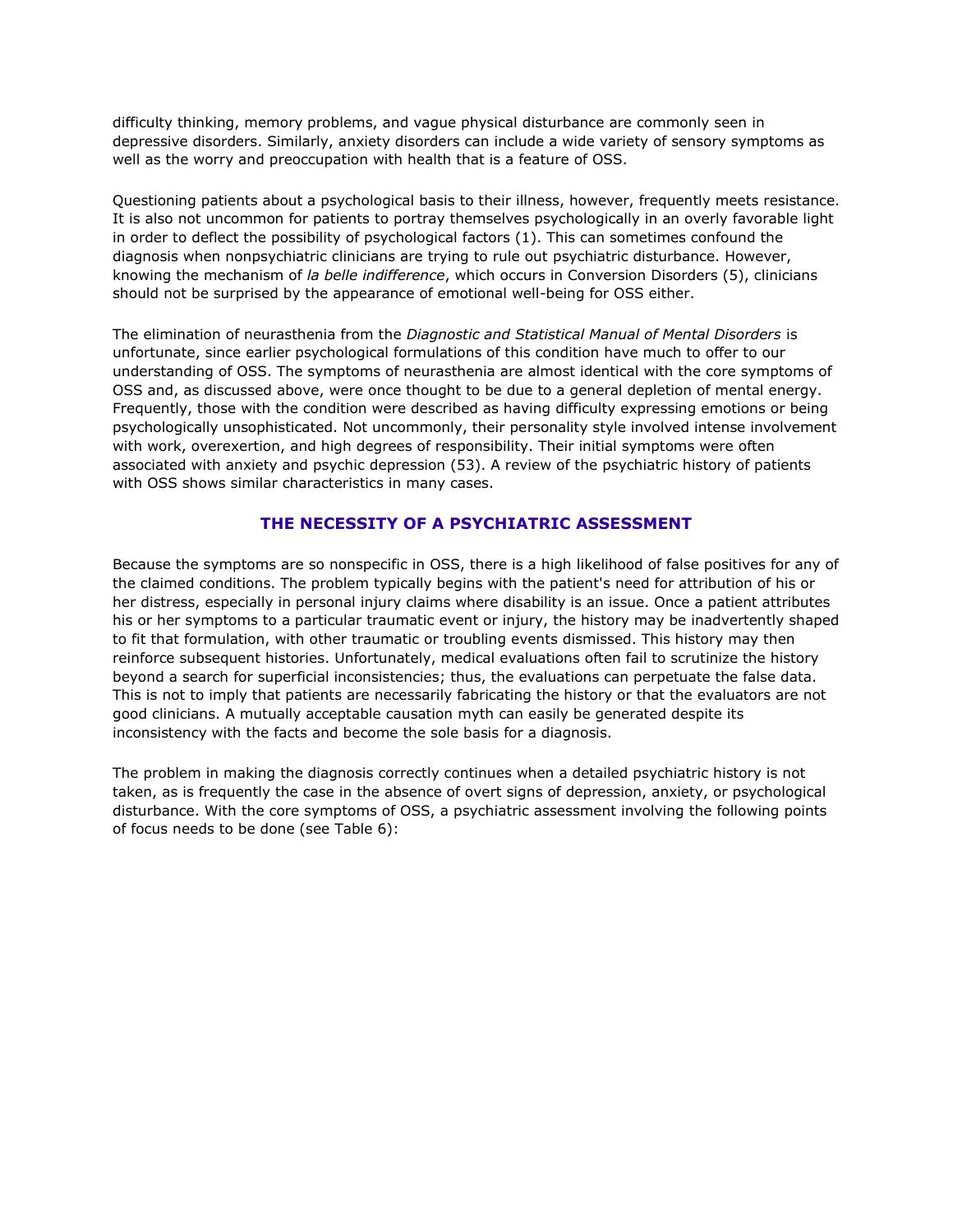- 1. Nature of Injury
- 2. Onset of Symptoms in Relation To Alleged Injury
- 3. Documented Objective Pathology
- 4. Progression of Symptoms in Natural Course
- 5. Psychiatric History
- 6. Objective Corroboration of 1. to 4.

**1) Nature of injury:** What is the nature of the claimed injury? What kind of accident or trauma occurred? Who saw it? What documentation exists? Are there police reports? Ambulance records? Emergency room notes? Employer statements? Is there any objective evidence of toxic exposure? If so, at what levels? Forensic psychiatrists should verify, whenever possible, the patient's description of the traumatic event. If this isn't possible, then psychiatric opinion about the effects of the traumatic event must be qualified.

**2) Timing of symptoms to injury:** Did the symptoms really arise following the alleged traumatic event or injury? Obviously without earlier medical records, it is impossible to judge whether some of the symptoms were preexisting. A patient's genuine assurance that he or she was feeling well until the injury may not be reliable. In countless cases, earlier medical records show core symptoms of OSS in one form or another stretching back many years. Did the symptoms really begin shortly after the injury (or at least a period of time that would be appropriate for that particular injury)? Complete medical and psychiatric records are important in order to ascertain this. Even when symptoms start much later, patients frequently forget this gap and mistakenly trace the symptoms to the time of the injury. Interestingly, family members can often join in this mistaken attribution, though gaining their perspective is still valuable.

**3) Documented objective pathology:** What is the documented objective medical pathology? Are physical findings transient and nonspecific? Are diagnostic tests equivocal? Do they show normal variants? What is the scientific literature about the proposed diagnostic findings and their relationship to the claimed disorder? Do the diagnostic studies for the condition have a significant percentage of false positives? Are the diagnostic methods supported within the scientific community? Because the jargon in OSS frequently has a pseudoscientific character, it can be confusing to anyone who is not specifically versed in the syndrome. As a consequence, clinicians often avoid closer analysis of the alleged syndrome or just give the patient and the other "expert" the benefit of the doubt.

**4) Progression of symptoms:** Did the symptoms progress in the natural course of the illness or injury? The natural course of most injuries is to heal. Certainly, some injuries leave lasting damage and will not heal. But, in personal injury litigation and workers' compensation disputes, it is surprising how often there is not only a lack of healing, but actually a worsening with time. Frequently, this is blamed on the psychological effects of the injury. However, the worsening is frequently not a secondary psychological reaction, but the core symptoms of OSS taking a dramatic and worsening course. This type of pattern should immediately raise a suspicion of OSS.

**5) Psychiatric history:** A thorough and detailed psychiatric history of the patient must be obtained. This is by far the most significant fault of most medical evaluators. They just do not know their patient. Without knowing a patient's life history, earlier psychiatric disturbances, dreams, failures,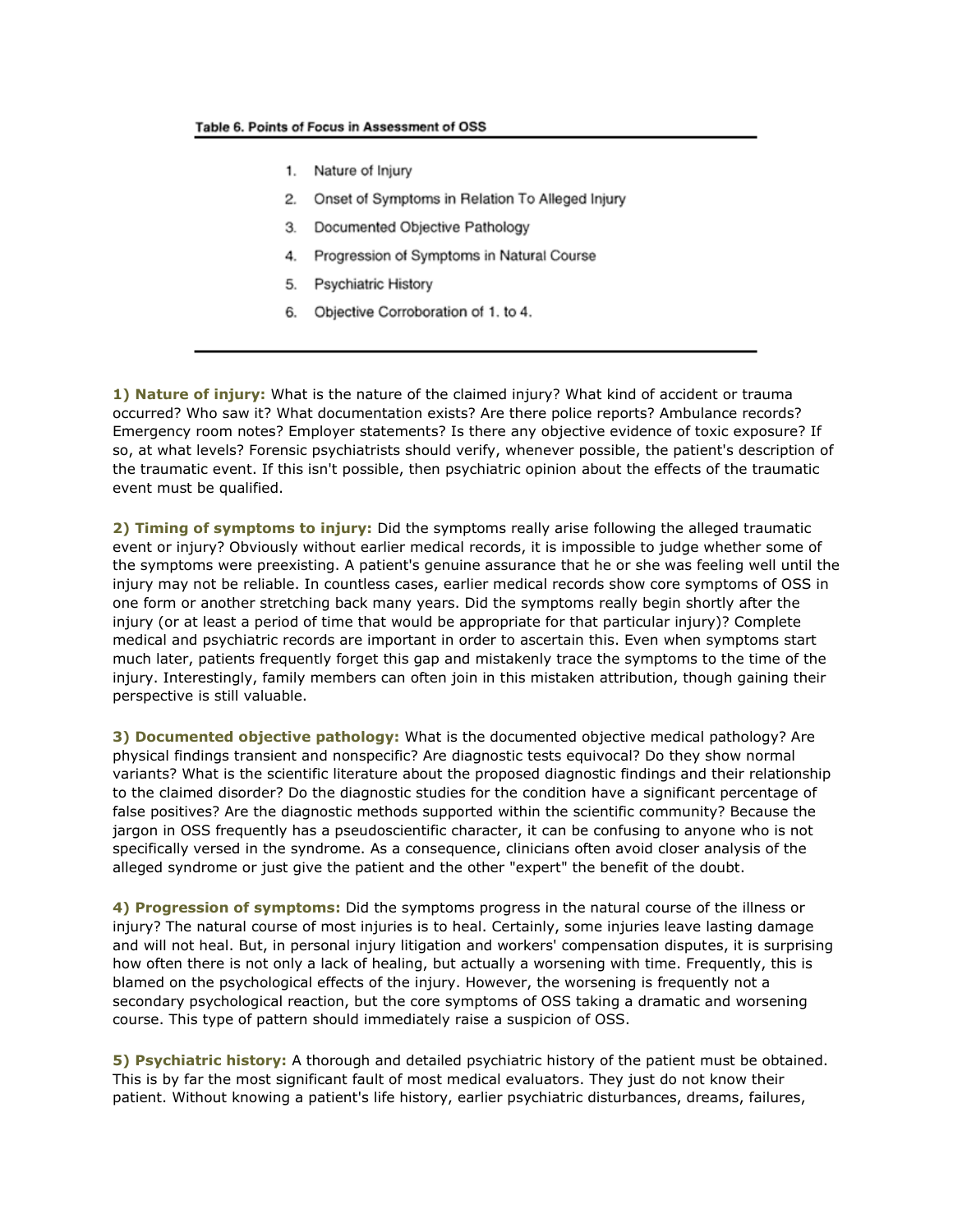defenses, reality testing, and conflicts during the time of the alleged injury, a clinician will always have an incomplete understanding of the cause and effect of that injury. It is not enough to simply record that the patient has had no previous psychiatric or psychological treatment. A patient's history may demonstrate that the *conditions* for OSS were there all along, with the injury serving merely as an opportunity for their expression.

# **KNOWING OUR LIMITATIONS**

Karl Jaspers stated that "disease is always a biographical enterprise" (54). Nowhere is that more true than in the evaluation of OSS. If a psychiatric assessment with the above points of focus is not possible—as it may not be for the practicing clinician—there should at least be an appreciation of the limits of any subsequent medical opinion. It would be more scientifically precise to say, "Based on what the patient has told me and available records, it is my opinion that...", rather than blindly—and perhaps later embarrassingly—assume that an evaluation has been complete and conclusive. The diagnosis, treatment, and rewards of OSS in the context of personal injury litigation, workers' compensation, and disability claims are a major challenge facing medicine today. As medicine becomes more and more sophisticated, clinicians cannot forget the strong influence of culture on the prevalence of certain conditions or the possibility that false syndromes can be perpetuated through an erroneous collaboration between patient and physician, both looking to find a simple explanation to complex biopsychosocial problems. If we do forget these things, we will find that we have not progressed beyond the spurious and often comical diagnoses and treatments of centuries ago.

Copyright 2000 American Journal of Forensic Psychiatry, Volume 21, Issue 4.

# **REFERENCES**

- 1. Drukteinis AM: The Psychology of Back Pain: A Clinical and Legal Handbook. Springfield IL, Charles C. Thomas, 1996
- 2. Barsky AJ, Boris JF: Somatization and medicalization in the era of managed care. Journal of the American Medical Association 1995; 274"24"1931-1934
- 3. Webster's New World Dictionary, Third College Edition, New York, Simon and Schuster 1988
- 4. Dorland's Illustrated Medical Dictionary, Twenty-eighth Edition. Philadelphia, W.B. Sauners, 1994
- 5. American Psychiatric Association: Diagnostic and Statistical Manual of Mental Disorders, Fourth Edition. Washington DC, American Psychiatric Association, 1994
- 6. Yap PM: Koro—a culture bound depersonalization syndrome. British Journal of Psychiatry 1965; 111:43
- 7. Brill AA: Piblokto or hysteria among Perry's Eskimos. Journal of Nervous and Mental Disease 1913; 40:514
- 8. Lipkin M, Lamb GS: The couvade syndrome: an epidemiologic study. Annals of Internal Medicine 1982; 96:509
- 9. Shorter E: From Paralysis to Fatigue: A History of Psychosomatic Illness in the Modern Era. New York, The Free Press, 1992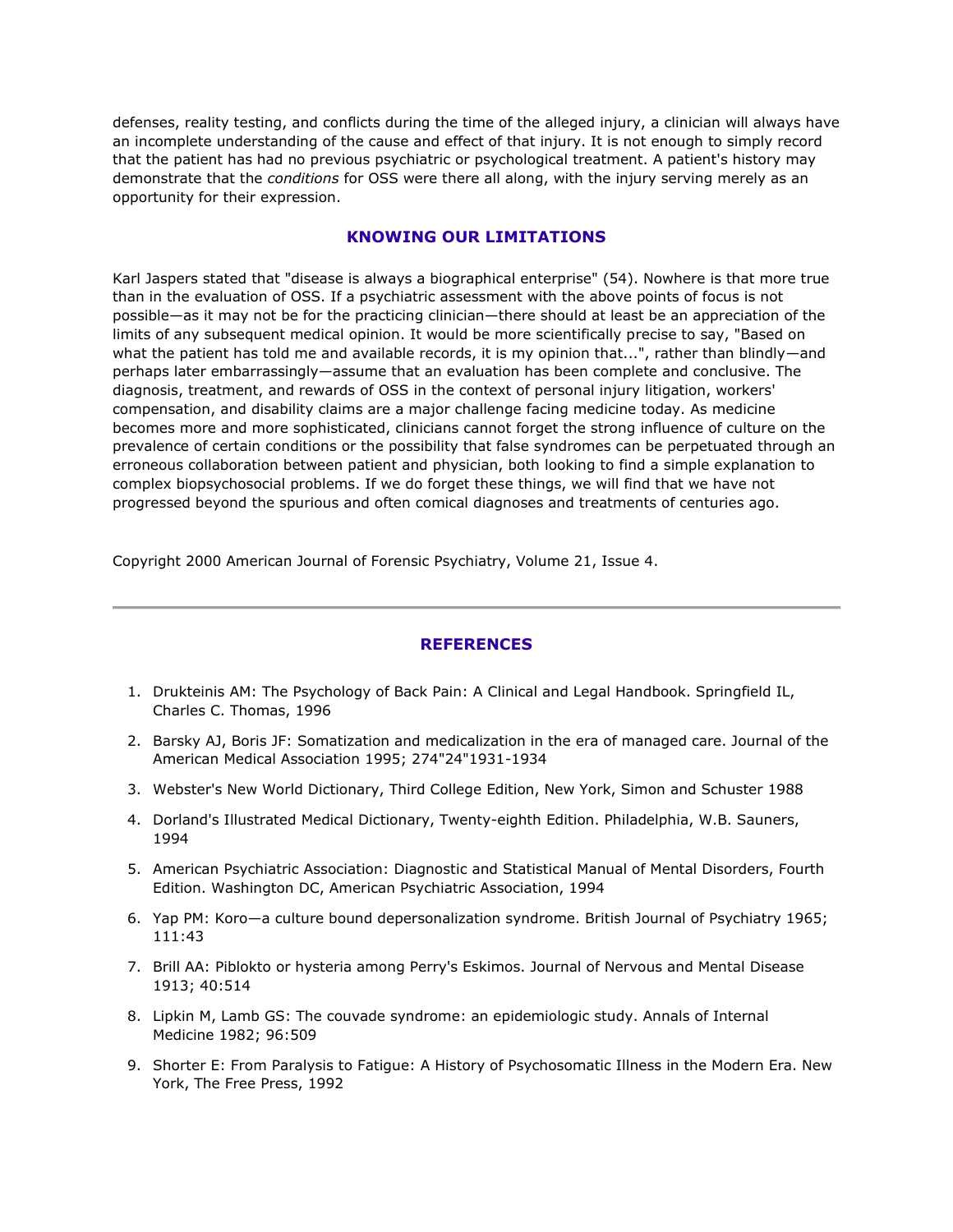- 10. Chatel JC, Peele R: A centennial review of neurasthenia. American Journal of Psychiatry 1970; 126:1404
- 11. American Psychiatric Association: Diagnostic and Statistical Manual of Mental Disorders, Second Edition. Washington DC, American Psychiatric Association, 1968
- 12. American Psychiatric Association: Diagnostic and Statistical Manual of Mental Disorders, Third Edition. Washington DC, American Psychiatric Association, 1980
- 13. Zalla A: Sulla sintomatologia attuale dell' Isterismo. Rassegna di Studi Psychiatria 1949; 38:39- 74
- 14. Frei J: Contribution á l'étude de l'hystérie. Problemes de définition et évolution de la symptomatologie. Archives Suisses de Neurologie, Neurochirurgie et de Psychiatrie 1984; 134:93-129
- 15. Wechsler IS: The Neuroses. Philadelphia, 1929
- 16. Fudenberg H: Piercing the smoke screen view of CFIDS. CFIDS Chronicle 1990; Spring/Summer: 4
- 17. Robert Wood Johnson Foundation: Medical Practice in the United States. Princeton NJ, R.W. Johnson Foundation, 1982
- 18. Brogmus GE, Sorock GS, Webster BS: Recent trends in work-related cumulative trauma disorders of the upper extremities in the United States: an evaluation of possible reasons. Journal of Occupational and Environmental Medicine 1996; 38:4:401-411
- 19. National Institute of Health: Chronic Pain: Hope through Research. Publication No. 82-2406. Bethesda, MD, National Institute of Health, 1982
- 20. Morris DB: The Culture of Pain. Berkeley CA, University of California Press, 1991
- 21. Cleland LG: RSI: a model of social iatrogenesis. Medical Journal of Australia 1987; 147:236-239
- 22. Schrader H, Obeliene D, Bovim G, Surkiene D, Mickeviciene D, Miseviciene I, Sand T: Natural evolution of late whiplash syndrome outside the medical legal context. The Lancet 1996; 347:1207-1211
- 23. Cassidy JD: Carroll lJ, Cote P, Lemstra M, Berglund A, Nygren A: Effect of eliminating compensation for pain and suffering on the outcome of insurance claims for whiplash injury. The New England Journal of Medicine 2000; 341:16:1179-1186
- 24. Lees-Haley PR, Brown RS: Neuropsychological complaint base rates of 170 personal injury claimants. Archives of Clinical Neuropsychology 1993; 8:203-209
- 25. Kroenke K, Koslowe P, Roy M: Symptoms in 18,495 Persian Gulf War veterans, latency of onset and lack of association with self-reported exposures. Journal of Occupational and Environmental Medicine 1998; 40:6:520-528
- 26. Helfenstein M, Feldman D: the pervasiveness of the illness suffered by workers seeking compensation for disabling arm pain. Journal of Occupational and Environmental Medicine 2000; 42:2:171-175
- 27. Wolfe F: Fibromyalgia. Rheumatologic Disease Clinics of North America 1990; 16:3:681-698
- 28. The Vancouver Fibromyalgia Consensus Group: The fibromyalgia syndrome: a consensus report on fibromyalgia and disability. The Journal of Rheumatology 1996; 23:3:534-539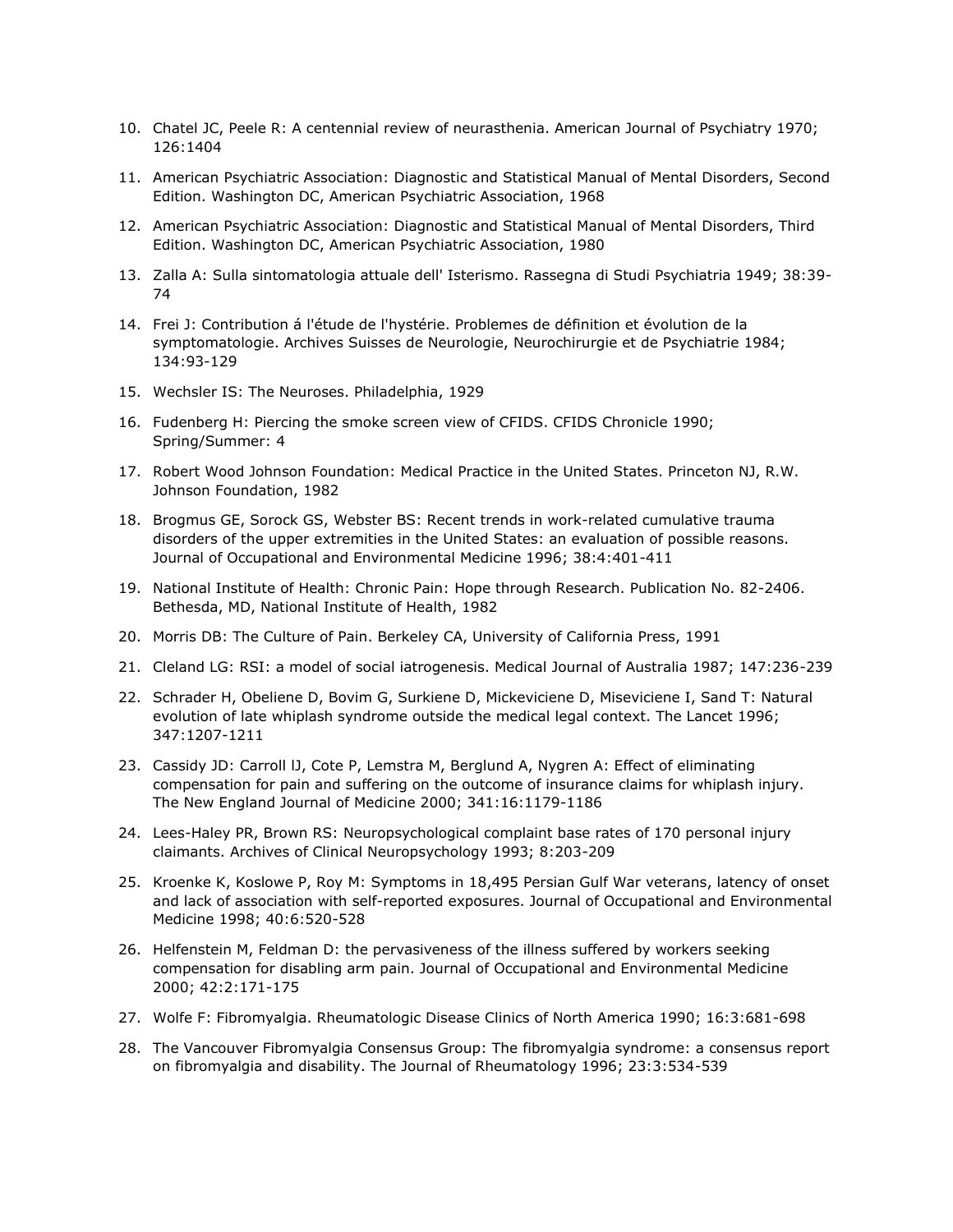- 29. Bohr TW: Fibromyalgia syndrome and myofascial pain syndrome, do they exist?Neurologic Clinics 1995; 13:2:365-384
- 30. Cohen ML, Quintner JL: Fibromyalgia syndrome, a problem of tautology. The Lancet 1993; 342:906-909
- 31. Hadler N: A critical reappraisal of the fibrositis concept. The American Journal of Medicine 1986; 81(suppl 3A):26-29
- 32. Hudson JI, Goldenberg DL, Pope HG, Keck PE, Schlesinger L: Comorbidity of fibromyalgia with medical and psychiatric disorders. The American Journal of Medicine 1992; 92:363-367
- 33. Wolfe F, Ross K, Anderson J, Russell IJ, Hebert L: The prevalence and characteristics of fibromyalgia in the general population. Arthritis and Rheumatology 1995; 38:19-28
- 34. Janig W, Stanton-Hicks M (eds.): Reflex Sympathetic Dystrophy: A Reappraisal. Seattle, IASP Press, 1996
- 35. Ochoa JL: Reflex sympathetic dystrophy, a common clinical avenue for somatoform expression. Neurologic Clinics 1995; 13:351-363
- 36. Ochoa JL, Verdugo RJ: The mythology of reflex sympathetic dystrophy and sympathetically maintained pains. Physical Medicine Rehabilitation Clinics of North America 1993; 4:151-162
- 37. Drukteinis AM: [A head injury is not a brain injury.](http://www.psychlaw.com/LibraryFiles/HeadInjury.html) The Journal of Workers Compensation 1999; 9:1:73-85
- 38. Newcomer JW, Selke G: Stress-induced hypercortisolemia and impaired memory. Archives of General Psychiatry 1999; 56:527-533
- 39. American Academy of Neurology, Report of the Therapeutics and Technology Assessment Subcommittee: Assessment of neuropsychological testing in adults. Neurology 1996: 47:592- 599
- 40. Ashford H, Miller C: Chemical Exposures: Low Levels and High Stakes, Second Edition, New York, Van Nostrand Reinhold, 1998
- 41. Staudenmayer H: Environmental Illness: Myth and Reality. Boca Raton, Lewis, 1999
- 42. Graveling RA, Pilkington A, George JPK, Butler MP, Tannahill SN: A review of multiple chemical sensitivity. Occupational and Environmental Medicine 1999; 56:2:73-85
- 43. Gothe CJ, Odont CM, Nilsson CJ: The environmental somatization syndrome. Psychosomatics 1995; 36:1:1-11
- 44. Andersson B, Berg M, Arnetz BB, Melin L, Langlet I, Liden S: A cognitive-behavioral treatment of patients suffering from "electric hypersensitivity," subjective effects and reactions in a double-blind provocation study. Journal of Occupational and Environmental Medicine 1996; 38:8:752-758
- 45. Hodgson MJ, Kipen HM: Gulf War illnesses: causation and treatment. Journal of Occupational and Environmental Medicine 1999; 41:6:443-452
- 46. Petrochelli BP Goldenbaum M, Scott B, Lachiver R, Kanjarpane D, Elliott E, Francis M, McDiarmid MA, Deeter D: Health effects of the 1991 Kuwait oil fires: a survey of the US Army troops. Journal of Occupational and Environmental Medicine 1999; 41:6:433-442
- 47. Engel C, Ursano R, Magruder C, Tartaglione R, Jing Z, Labbte L, Debakey S: Psychological conditions diagnosed among veterans seeking Department of Defense care for Gulf War-related health concerns. Journal of Occupational and Environmental Medicine 1999; 41:5:384-392